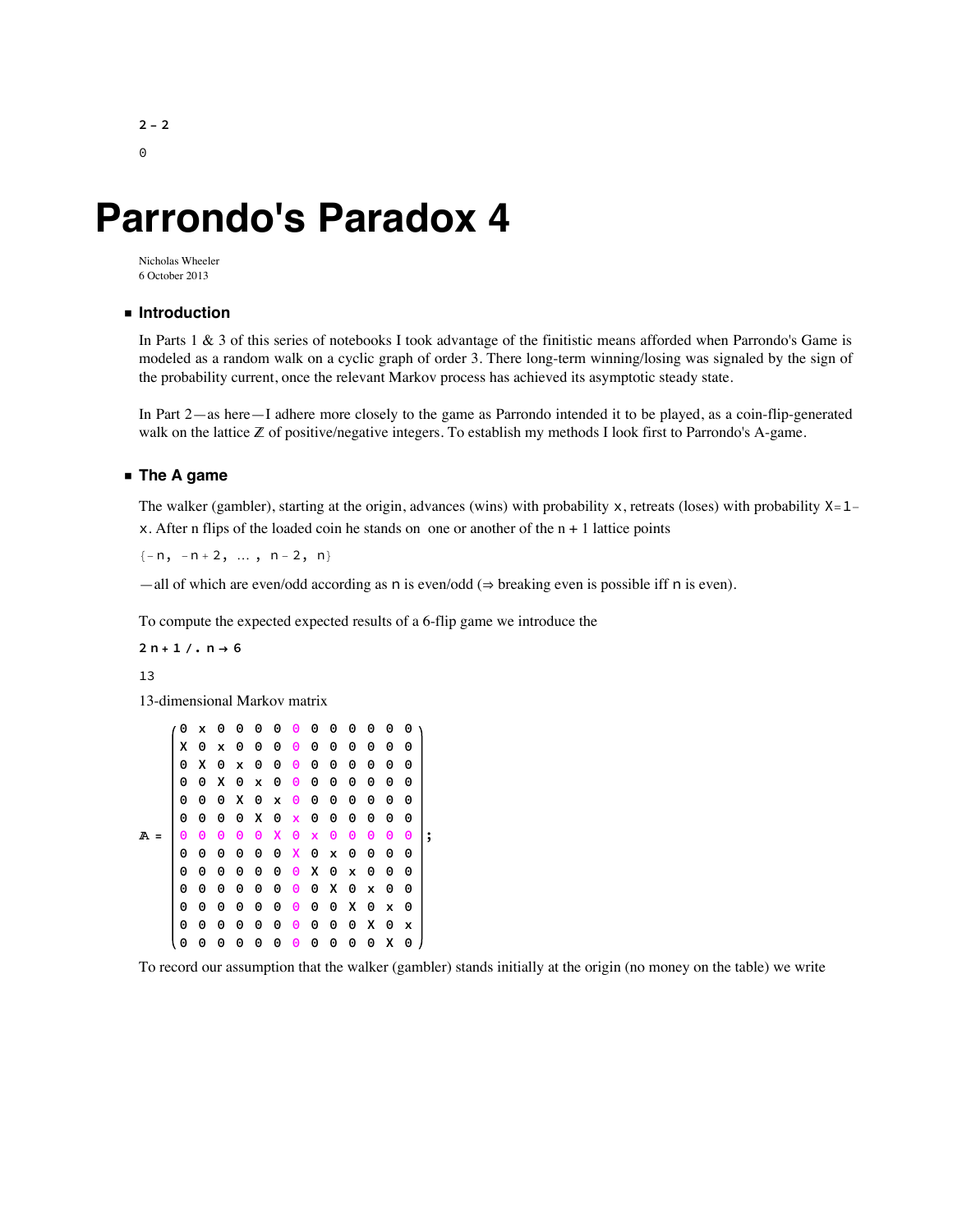

After a single flip we have



of which the following figure provides diagramatic representation:

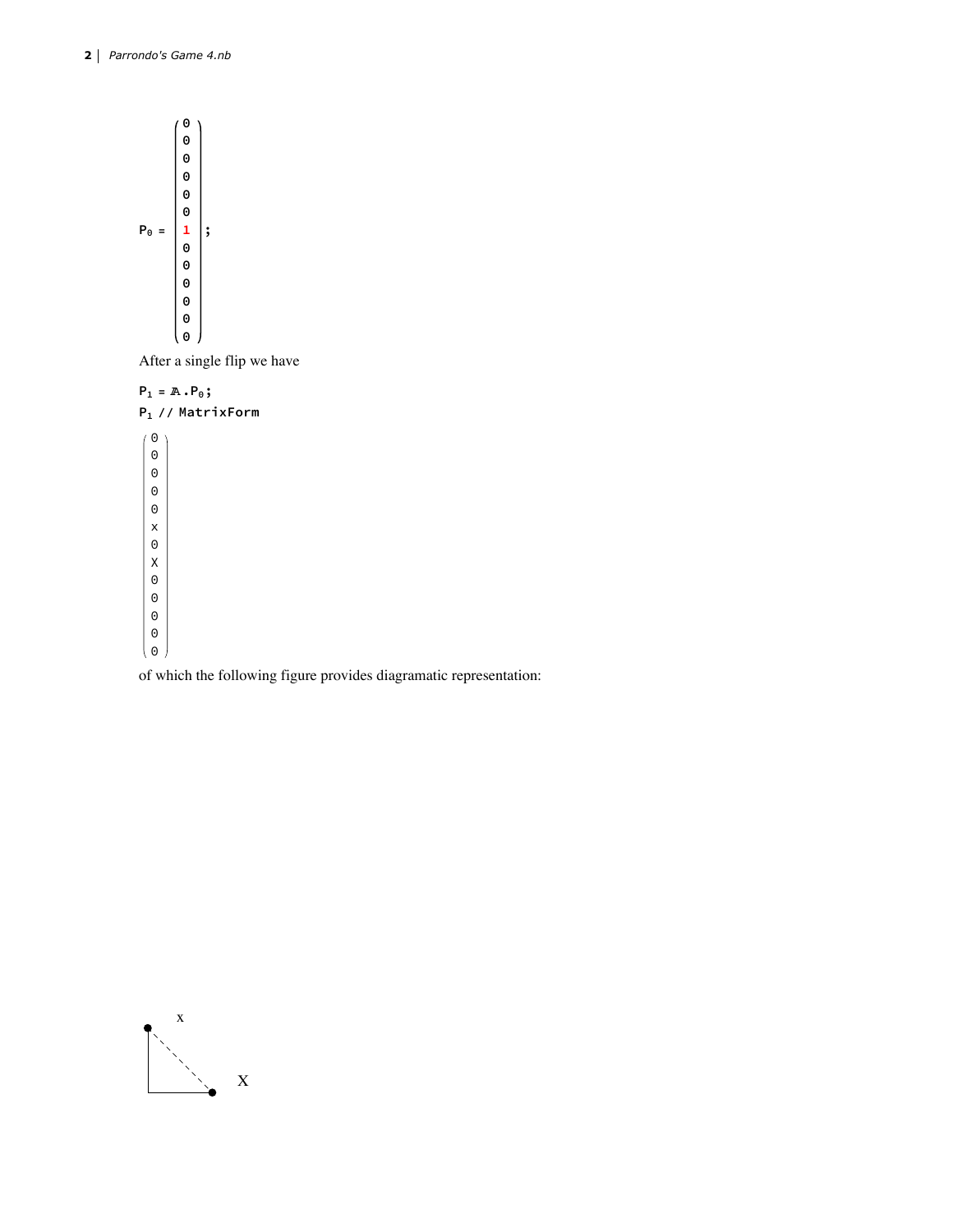After a second flip we have

 $P_2 = \mathbb{A} \cdot P_1;$ 

| P <sub>2</sub> // MatrixForm |  |
|------------------------------|--|
|------------------------------|--|

 $\Theta$  $\Theta$  $\Theta$  $\Theta$  $x^2$  $\Theta$ 2 x X  $\Theta$  $\rm X^2$  $\Theta$  $\Theta$  $\Theta$ 

 $\Theta$ 

*x*2  $2xX$ *X*2

The state vector  $P_2$  is stochastic

**Total[Transpose[** $P_2$ **]** [1] /.  $X \rightarrow 1 - x$ ] // Simplify

1

The expected winnings after the 2nd flip are

(2) 
$$
x^2 + (0) 2xX + (-2)X^2 / . X \rightarrow 1 - x // Simplify
$$

$$
-2 + 4\ x
$$

and are positive/negative according as  $x \ge \frac{1}{2}$ :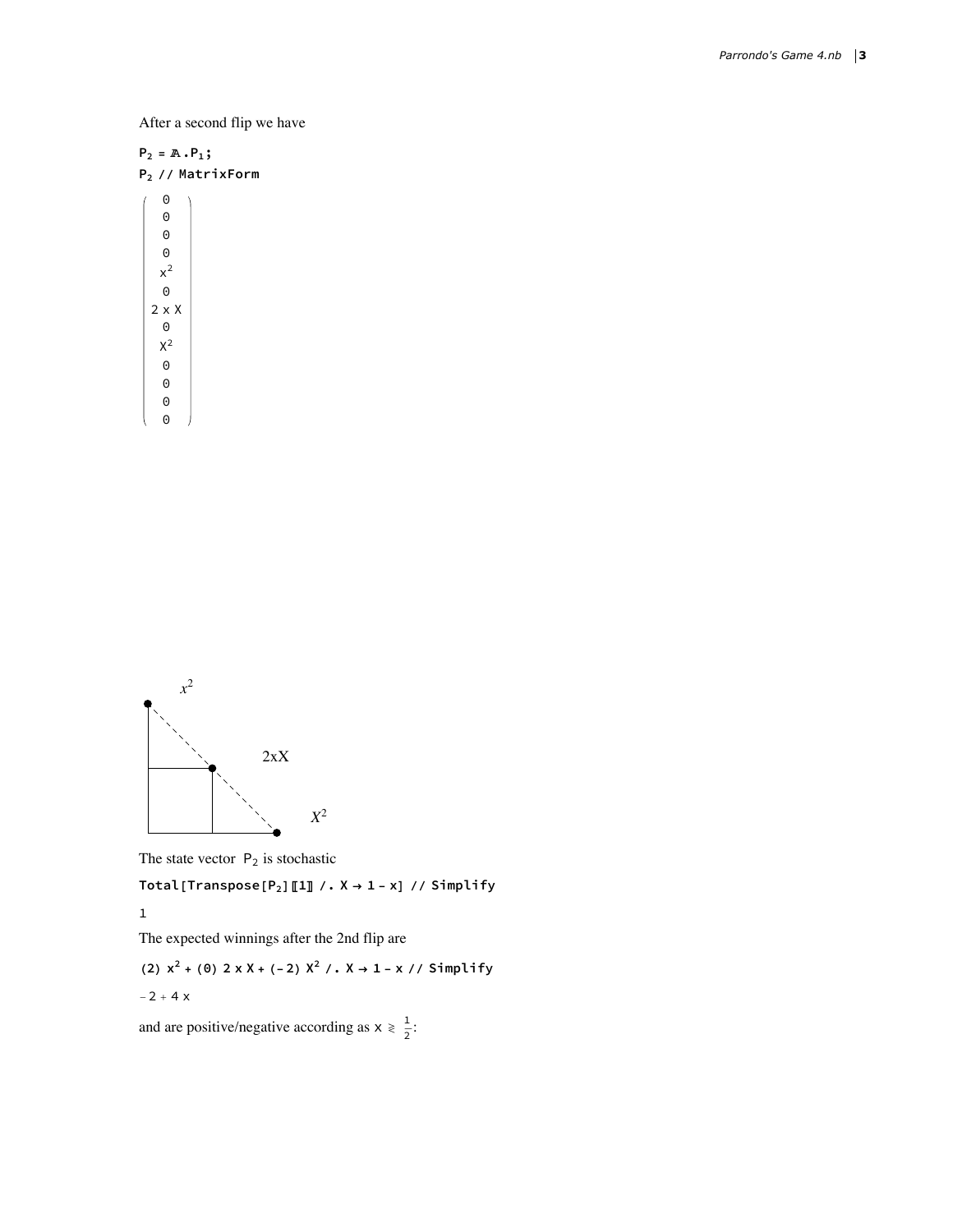

Successive flips produce

# **TableMatrixFormMatrixPower[%, n].P0, {n, 0, 6}**

| 0        |         | 0 |         | 0            |         | 0              |         | 0                       |         | 0              |         | $x^6$                            |  |
|----------|---------|---|---------|--------------|---------|----------------|---------|-------------------------|---------|----------------|---------|----------------------------------|--|
| 0        |         | 0 |         | 0            |         | 0              |         | $\Theta$                |         | $x^5$          |         | 0                                |  |
| 0        |         | 0 |         | 0            |         | $\Theta$       |         | $x^4$                   |         | 0              |         | $6 \times^5 X$                   |  |
| $\Theta$ |         | 0 |         | 0            |         | $x^3$          |         | 0                       |         | $5 \times^4 X$ |         | 0                                |  |
| 0        |         | 0 |         | $x^2$        |         | 0              |         | $4x^3$ X                |         | 0              |         | 15 x <sup>4</sup> X <sup>2</sup> |  |
| 0        |         | X |         | $\Theta$     |         | $3x^2$ X       |         | 0                       |         | $10x^3x^2$     |         | 0                                |  |
| 1        |         | 0 |         | $2 \times X$ |         | 0              |         | $6x^2X^2$               |         | 0              |         | $20x^3x^3$                       |  |
| 0        | $\cdot$ | X | $\cdot$ | 0            | $\cdot$ | $3 \times X^2$ | $\cdot$ |                         | $\cdot$ | $10x^2x^3$     | $\cdot$ |                                  |  |
|          |         |   |         |              |         |                |         | 0                       |         |                |         | 0                                |  |
| $\Theta$ |         | 0 |         | $X^2$        |         | 0              |         | $4 \times \mathrm{X}^3$ |         | 0              |         | $15~\mathrm{x}^2~\mathrm{X}^4$   |  |
| 0        |         | 0 |         | $\Theta$     |         | $X^3$          |         | 0                       |         | $5 \times X^4$ |         | 0                                |  |
| 0        |         | 0 |         | $\Theta$     |         | $\Theta$       |         | $X^4$                   |         | 0              |         | $6 \times X^5$                   |  |
| 0        |         | 0 |         | $\Theta$     |         | 0              |         | $\Theta$                |         | $X^5$          |         | 0                                |  |
| 0        |         | 0 |         | 0            |         | 0              |         | 0                       |         | 0              |         | $X^6$                            |  |

so after 6 flips we have the situation shown below: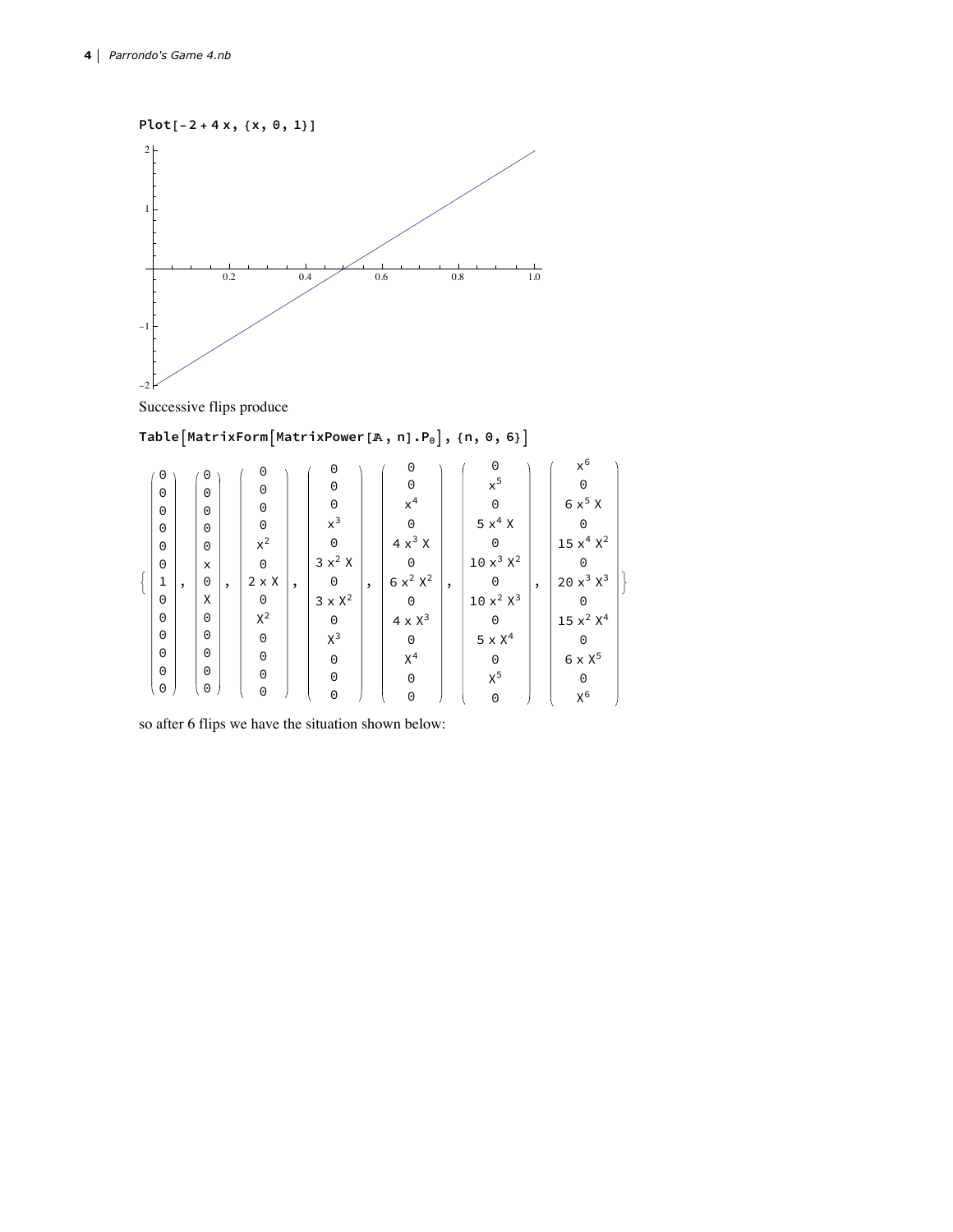

where the coefficients are recognized to be binomial coefficients:

**TableBinomial[6, k], {k, 0, 6}**

{1, 6, 15, 20, 15, 6, 1}

The expected winnings after the 6th flip are

(6)  $x^6$  + (4)  $6x^5X$  + (2)  $15x^4X^2$  + (0)  $20x^3X^3$  + (-2)  $15x^2X^4$  + (-4)  $6xX^5$  + (-6)  $X^6$  /  $\cdot$  X  $\rightarrow$  1 - x // **Simplify**

 $-6 + 12 x$ 





Evidently our expected winnings after n flips are given by

$$
WA[x_1, n_1 := Simplify\Big[\sum_{k=0}^{n} (n-2k) Binomial[n, k] x^{n-k} (1-x)^{k}\Big]
$$
  
 
$$
WA[x, n]
$$
  
 
$$
n(-1+2x)
$$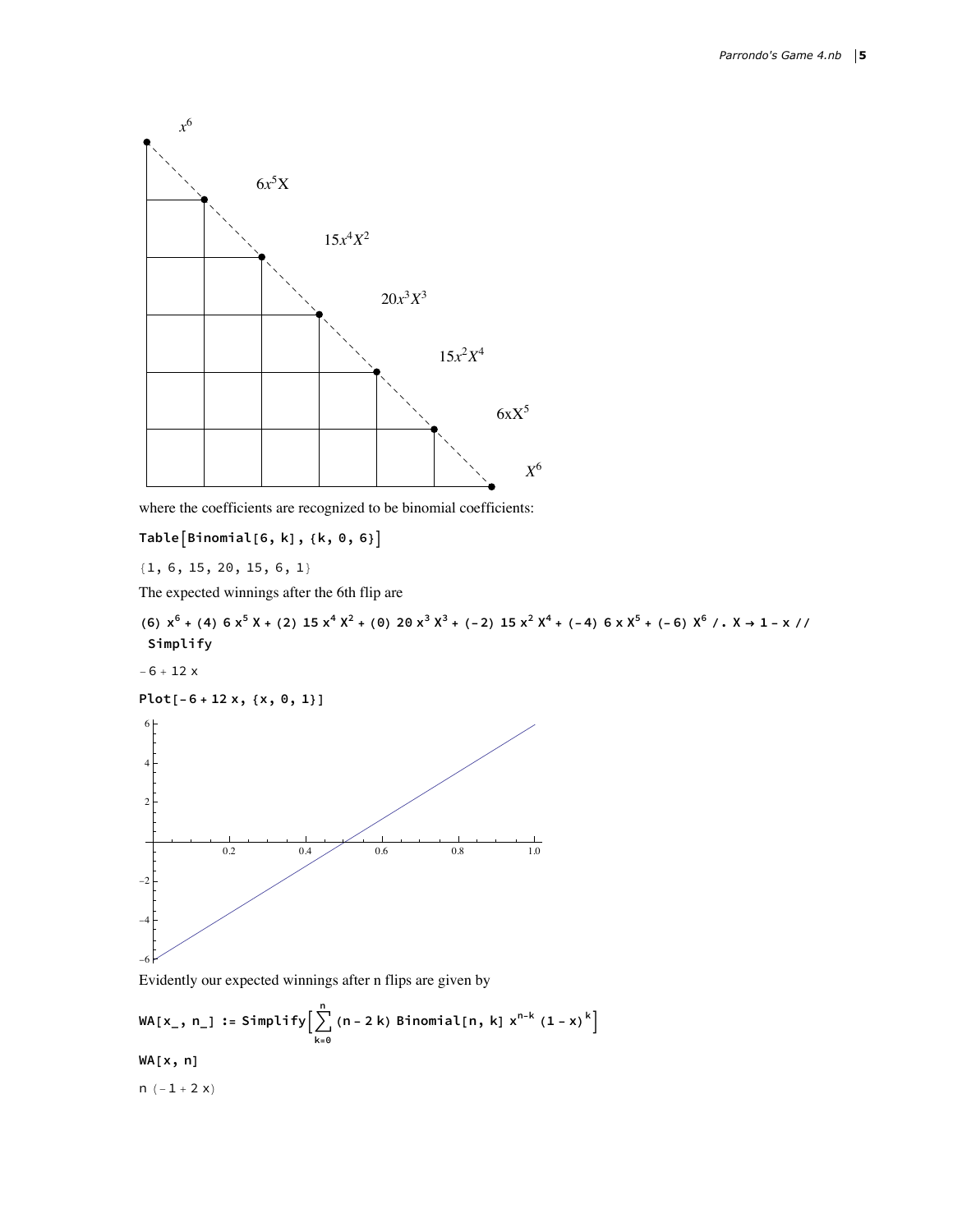This result could hardly be simpler, since it can be formulated

$$
WA[x, n] = nWA[x, 1]
$$

True

Players of the A game can expect to win/lose according as  $x \ge \frac{1}{2}$ , and the amount they can expect to win is proportional to the number of flips they play. All of which is almost obvious.

## **◼ The B game**

"Exceptional" steps are controlled by z. They occur at lattice sites that are 0 mod 3, and are indicated by red lines in my figures. "Normal" steps are controlled by y, and are indicted by blue lines.



The analytical theory proceeds from

```
6 =
    0 y 0 0 0 0 0 0 0 0 0 0 0
    Z 0 y 0 0 0 0 0 0 0 0 0 0
    0 Y 0 z 0 0 0 0 0 0 0 0 0
    0 0 Y 0 y 0 0 0 0 0 0 0 0
    0 0 0 Z 0 y 0 0 0 0 0 0 0
    0 0 0 0 Y 0 z 0 0 0 0 0 0
    0 0 0 0 0 Y 0 y 0 0 0 0 0
    0 0 0 0 0 0 Z 0 y 0 0 0 0
    0 0 0 0 0 0 0 Y 0 z 0 0 0
    0 0 0 0 0 0 0 0 Y 0 y 0 0
    0 0 0 0 0 0 0 0 0 Z 0 y 0
    0 0 0 0 0 0 0 0 0 0 Y 0 z
   0 0 0 0 0 0 0 0 0 0 0 Y 0
                               ;
```
Results produced by the first 6 B-flips are shown below:

**TableMatrixFormMatrixPower[6, n].P0, {n, 0, 6} // TableForm**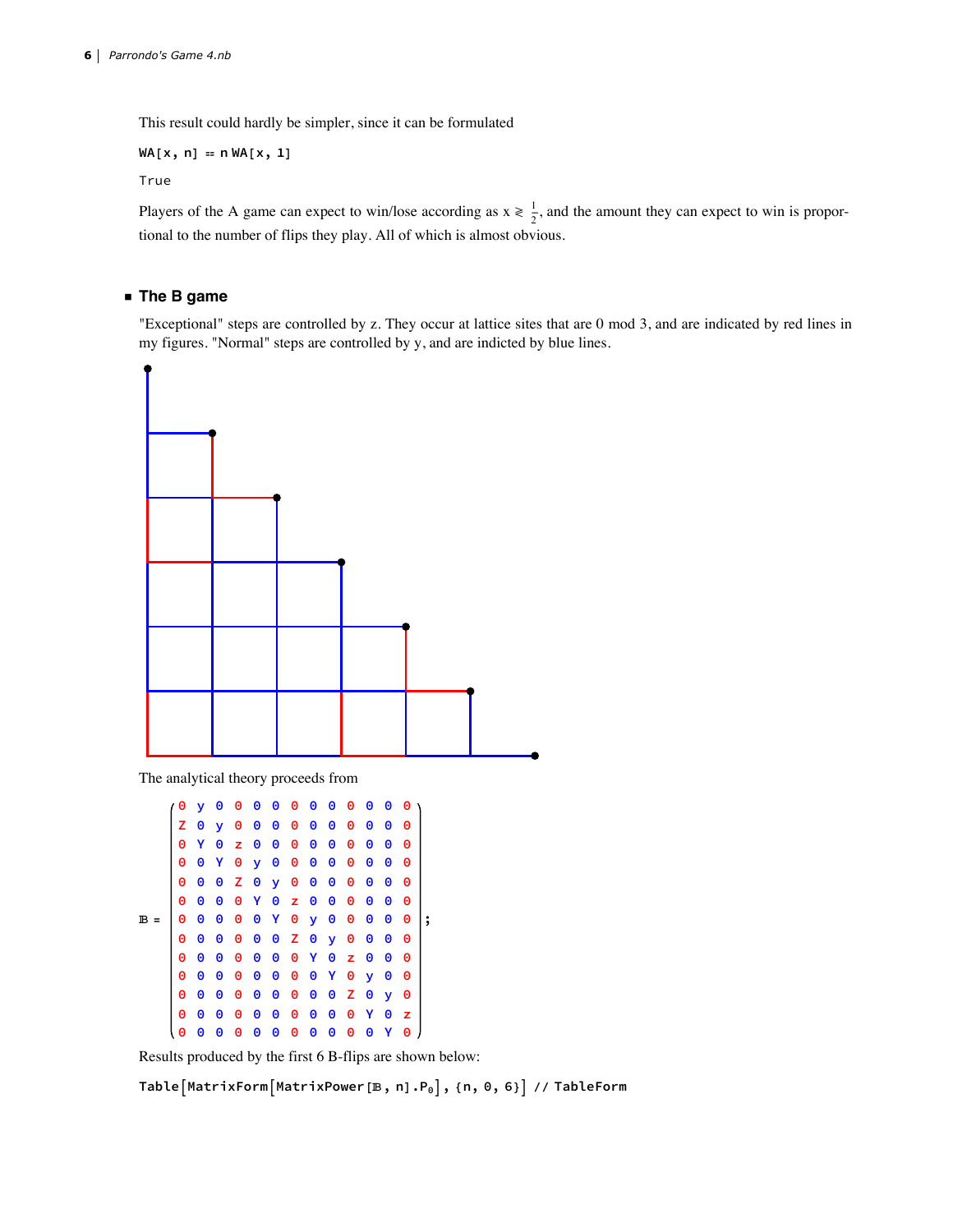| 0 0 0 0 0 1 0 0<br>0<br>0                                                                                      |                                              |
|----------------------------------------------------------------------------------------------------------------|----------------------------------------------|
| 000000020Z00<br>$\Theta$                                                                                       |                                              |
| 0<br>0<br>©<br>⊙<br>⊙<br>y z<br>$\Theta$<br>$x + 0$<br>$y = 0$<br>$y = 0$<br>$y = 0$<br>$y = 0$<br>Z<br>z<br>0 | J<br>0                                       |
| + Z<br>Z                                                                                                       | 0<br>0<br>$r^2$ z<br>0<br>$(Y z + y Z)$<br>0 |
| Z<br>$+Z$                                                                                                      | $(Y z + y Z)$<br>0<br>$Y^2$ Z<br>0<br>0<br>0 |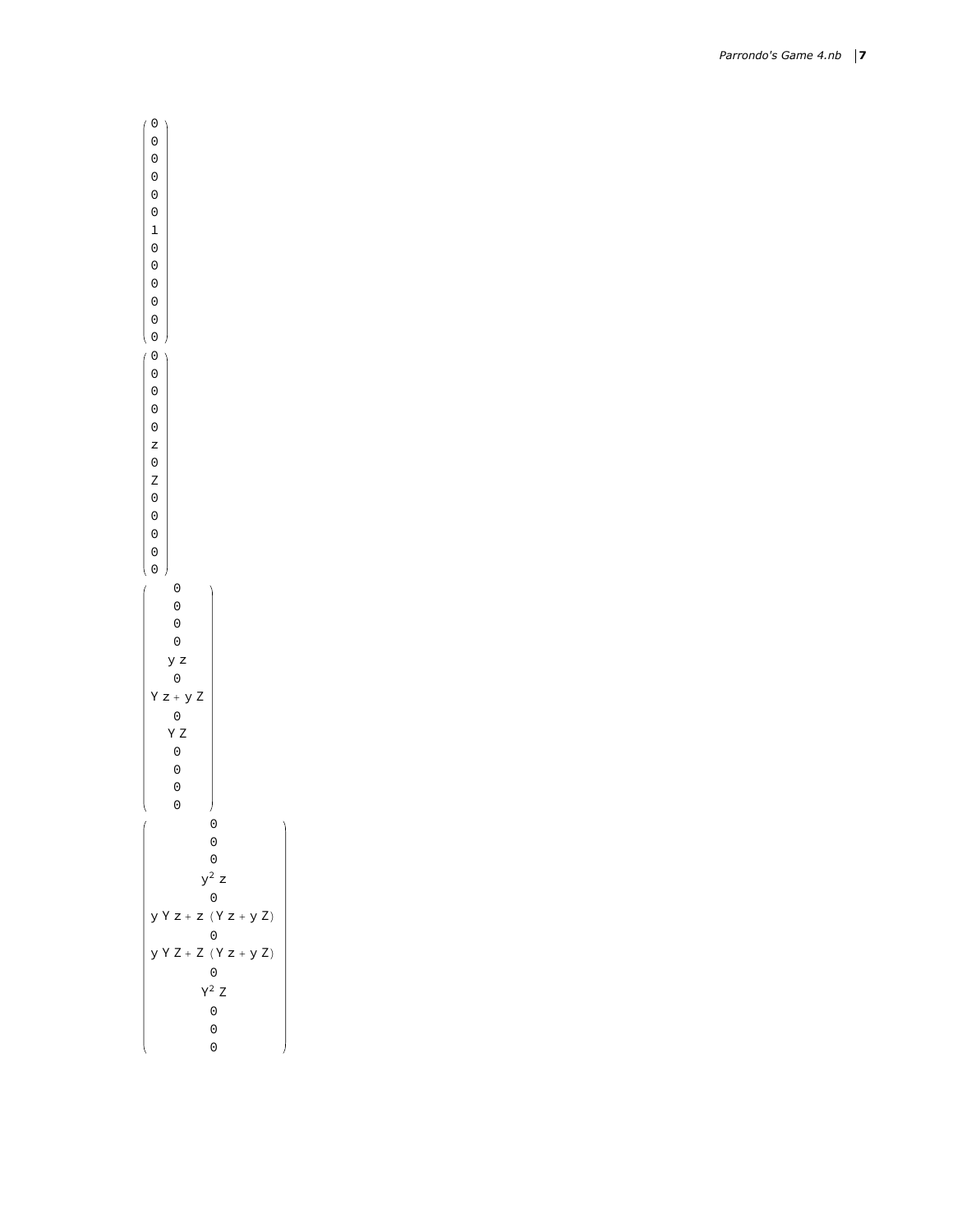

Those results are markedly more complicated than their A-game counterparts. But they are  $-$ as I verify in the case  $n =$ 6—stochastic: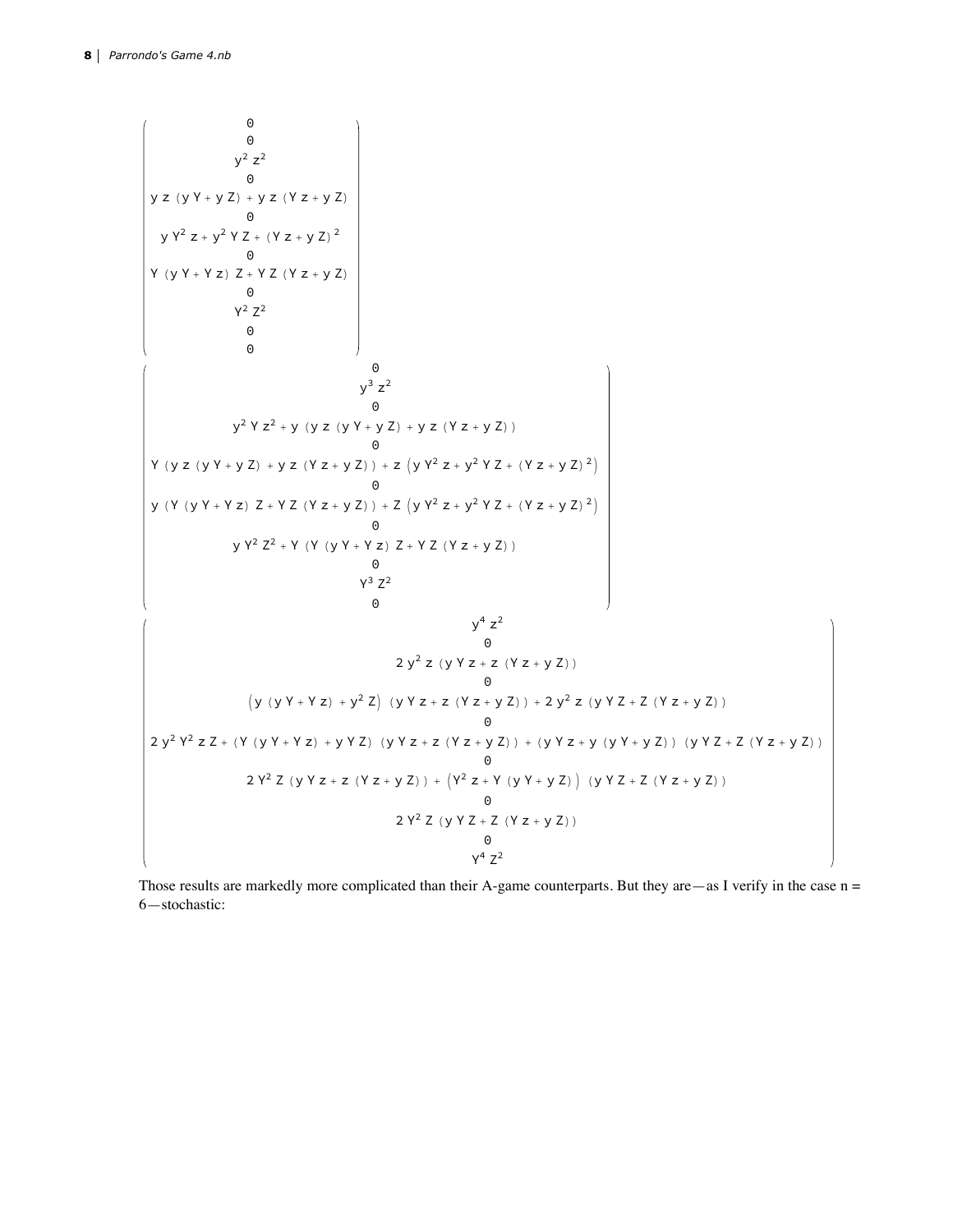MatrixPower [B, 6]. $P_0 /$ . {Y  $\rightarrow$  1 - y, Z  $\rightarrow$  1 - z} MatrixPower [B, 6]. $P_0 /$ . **{Y → 1 - y, Z → 1 - z} // Simplify Total[Transpose[%]〚1〛] // Simplify**  $\{\{y^4 z^2\}, \{0\}, \{-2y^2 (y^2 + 2y (-1 + z) - z) z^2\}, \{0\},$  $\{y z (y^4 + 6 y^3 (-1 + z) - 6 y (-1 + z) z + z^2 + 2 y^2 (4 - 9 z + 4 z^2))\},$  $\{0\}$ ,  $\{y^5 (1 - 2 z) + y (5 - 6 z) z^2 + z^3 + y^4 (-4 + 15 z - 10 z^2) + \cdots\}$  $2 y^{2} z (5 - 12 z + 6 z^{2}) + y^{3} (4 - 26 z + 32 z^{2} - 8 z^{3})$ ,  $\{0\}, \{(-1 + y)\}$  $(y^4$  (-1+z) +3 (-1+z)  $z^2$  +2  $y^3$   $(2 - 5 z + 3 z^2)$  -2 y z  $(4 - 9 z + 5 z^2)$  +4  $y^2$   $(-1 + 5 z - 6 z^2 + 2 z^3)$   $),$  ${0, 0, \{-2, (-1 + y)^2, (y^2 + 2, y, (-1 + z) - z), (-1 + z)^2\}, 0, \{-1 + y)^4, (-1 + z)^2\}}$ 

```
1
```
To compute the score (expected winnings) in that case I introduce some notation:

#### Q = Transpose  $\lceil$ MatrixPower  $\lceil \mathbb{B}, 6 \rceil \cdot P_0 / \cdot \{ Y \rightarrow 1 - y, Z \rightarrow 1 - z \} \rceil \llbracket 1 \rrbracket$

$$
\left\{y^4 z^2, 0, 2y^2 z ((1 - y) y z + z (y (1 - z) + (1 - y) z)), 0\right\}
$$
\n
$$
2y^2 z ((1 - y) y (1 - z) + (1 - z) (y (1 - z) + (1 - y) z)) + (y^2 (1 - z) + y ((1 - y) y + (1 - y) z))
$$
\n
$$
((1 - y) y z + z (y (1 - z) + (1 - y) z)), 0, 2 (1 - y)^2 y^2 (1 - z) z +
$$
\n
$$
(y ((1 - y) y + y (1 - z)) + (1 - y) y z) ((1 - y) y (1 - z) + (1 - z) (y (1 - z) + (1 - y) z)) +
$$
\n
$$
((1 - y) y (1 - z) + (1 - y) (1 - y) y + (1 - y) z)) ((1 - y) y z + z (y (1 - z) + (1 - y) z)), 0,
$$
\n
$$
((1 - y) ((1 - y) y + y (1 - z)) + (1 - y)^2 z) ((1 - y) y (1 - z) + (1 - z) (y (1 - z) + (1 - y) z)) +
$$
\n
$$
2 (1 - y)^2 (1 - z) ((1 - y) y z + z (y (1 - z) + (1 - y) z)), 0,
$$
\n
$$
2 (1 - y)^2 (1 - z) ((1 - y) y (1 - z) + (1 - z) (y (1 - z) + (1 - y) z)), 0, (1 - y)^4 (1 - z)^2
$$

**Length[Q]**

13

### $\texttt{WQ = (6) Q[[1]] + (4) Q[[3]] + (2) Q[[5]] + (0) Q[[7]] - 2 Q[[9]] - 4 Q[[11]] - 6 Q[[13]]}$

 $-6$   $(1 - y)^4$   $(1 - z)^2 + 6y^4z^2 - 8(1 - y)^2(1 - z)$   $((1 - y)y(1 - z) + (1 - z)(y(1 - z) + (1 - y)z)) + (1 - z)(1 - z)z^2 + 6z^2 - 8(1 - y)z^2 + 6z^2 - 8z^2 + 1$  $y^2$  z ((1 - y) y z + z (y (1 - z) + (1 - y) z)) - $\left(\right. \left(\left(\left(1 - y\right) \right. \left(\left(\left(1 - y\right) y + y\left(1 - z\right)\right) + \left(1 - y\right)^2 z\right) \right. \left(\left(\left(1 - y\right) y\left(1 - z\right) + \left(1 - z\right) \right. \left(\left(y\left(1 - z\right) + \left(1 - y\right) z\right)\right)\right.\right.\right. +$  $(1 - y)^2$   $(1 - z)$   $((1 - y) y z + z (y (1 - z) + (1 - y) z)) +$  $(2 y^2 z ((1 - y) y (1 - z) + (1 - z) (y (1 - z) + (1 - y) z)) +$  $(y^{2} (1 - z) + y (1 - y) y + (1 - y) z) (1 - y) y z + z (y (1 - z) + (1 - y) z))$ 

**WQ // Simplify**

2 
$$
(-3 + y^5 + y^3 (4 - 6 z) + 2 z + 2 z^2 - z^3 + y^4 (-4 + 3 z) + y^2 (-2 + 4 z + 6 z^2 - 4 z^3) + y (4 - 7 z^2 + 4 z^3))
$$
  
Looking to the following figure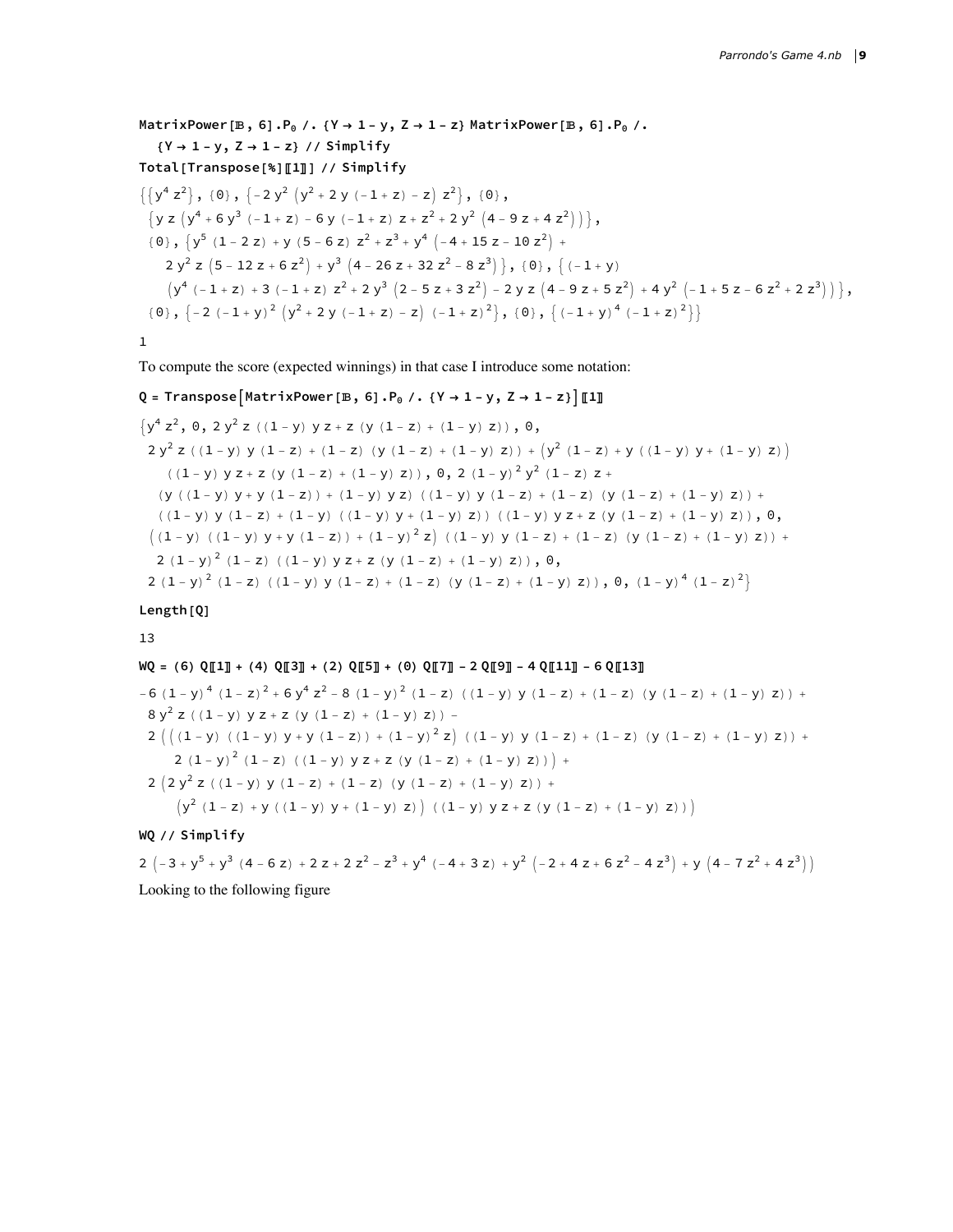**Score6 = ContourPlot[WQ, {y, 0, 1}, {z, 0, 1}]; BreakEven = ContourPlot[WQ ⩵ 0, {y, 0, 1}, {z, 0, 1}]; Win = ContourPlot[WQ ⩵ .2, {y, 0, 1}, {z, 0, 1}]; ReferenceLine = GraphicsLine[{{0, 1}, {1, 0}}]; ShowScore6, BreakEven, Win, ReferenceLine**



we see that the B-game is a winning game when  $\{y, z\}$  sits above the curved diagonal. I introduced a straight diagonal to expose asymmetry (if any) of the curved diagonal: if present at all it is very slight.

At y = z the B-game becomes a copy of the A-game; all complications evaporate, and we recover

**WQ /. z → y // Simplify**

 $-6 + 12y$ 

#### **◼ The ABABAB game**

Parrondo's version of the game is played AABBAABBAABB, but I found in Part 3 that the Paradox is conspicuous also in the simpler ABABAB game, which is the version discussed below. I preceed in the assumption (which should make no difference in the long term?) that the A-player makes the first move. The game tree then assumes the following form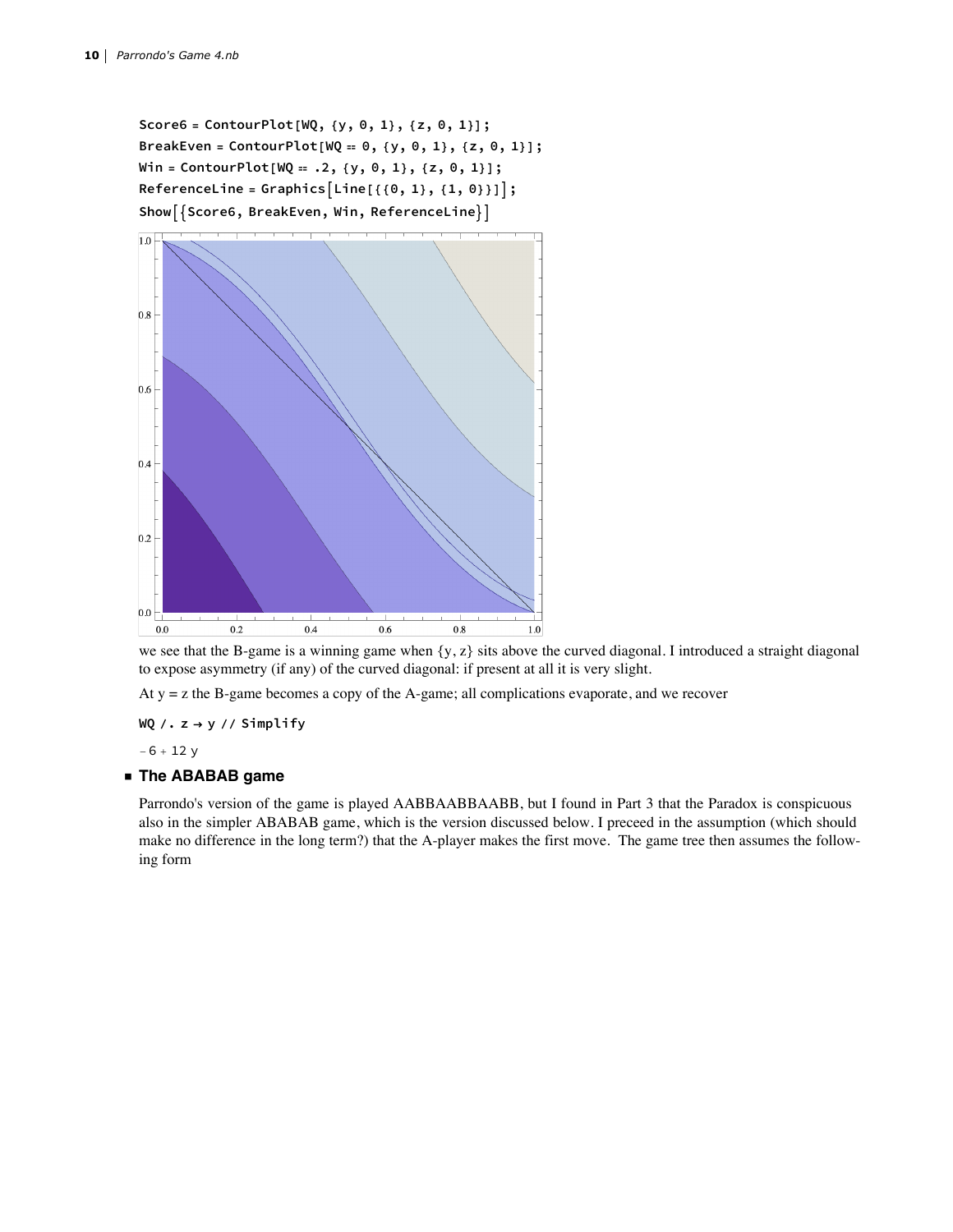

For the 6-move game ABABAB we have

```
ℂ = 6.%;
```
# R = Transpose  $[MatrixPower[C, 3] . P_0 / . (X \rightarrow 1 - x, Y \rightarrow 1 - y, Z \rightarrow 1 - z)] [1]$

 ${x^3 y^2 z, 0, x (x y (x (1 - y) + (1 - x) y) + xy (1 - x) y + x (1 - z))) z + x^2 y z (x (1 - y) + (1 - x) z),$ 0, x y  $(2 (1-x) x (1-y) y + (x (1-y) + (1-x) y)^{2}) +$ (x y (x (1 - y) + (1 - x) y) + x y ((1 - x) y + x (1 - z))) ((1 - x) y + x (1 - z)) + (1 - x)  $x^2$  y (1 - z) z, 0,  $(x (1 - y) + (1 - x) y) (2 (1 - x) x (1 - y) y + (x (1 - y) + (1 - x) y)^{2}) +$  $(1-x)$   $(1-y)$   $(x y (x (1-y) + (1-x) y) + xy (1-x) y + x (1-z))) +$  $xy$  ((1-x) (1-y) (x (1-y) + (1-x) y) + (1-x) (1-y) (x (1-y) + (1-x) z)), 0,  $(1-x) (1-y) (2 (1-x) x (1-y) y + (x (1-y) + (1-x) y)^2) + (1-x)^2 x (1-y) (1-z) z +$  $(x (1 - y) + (1 - x) z) ((1 - x) (1 - y) (x (1 - y) + (1 - x) y) + (1 - x) (1 - y) (x (1 - y) + (1 - x) z)),$ 0,  $(1-x)^2$   $(1-y)$   $((1-x)$   $y + x$   $(1-z)$   $(1-z)$  + (1 - x) (1 - z) ((1 - x) (1 - y) (x (1 - y) + (1 - x) y) + (1 - x) (1 - y) (x (1 - y) + (1 - x) z)), 0,  $(1 - x)^3 (1 - y)^2 (1 - z)$  $\texttt{WR} = (6) \ \texttt{R[[1]]} + (4) \ \texttt{R[[3]]} + (2) \ \texttt{R[[5]]} + (0) \ \texttt{R[[7]]} - 2 \ \texttt{R[[9]]} - 4 \ \texttt{R[[11]]} - 6 \ \texttt{R[[13]]}$  $-6$   $(1-x)^3$   $(1-y)^2$   $(1-z) + 6x^3y^2z +$ 2  $(x y (2 (1-x) x (1-y) y + (x (1-y) + (1-x) y)^{2}) + (xy (x (1-y) + (1-x) y) + (1-x) (x^{2} + (x^{2} + y^{2}))^{2})$  $x y ((1-x) y + x (1-z)))( (1-x) y + x (1-z)) + (1-x) x<sup>2</sup> y (1-z) z) +$ 

$$
4\,\left(x\,\left(x\,y\,\left(x\,\left(1-y\right)\,+\,\left(1-x\right)\,y\right)\,+\,x\,y\,\left(\,\left(1-x\right)\,y+x\,\left(1-z\right)\,\right)\,\right)\,z+x^{2}\,y\,z\,\left(x\,\left(1-y\right)\,+\,\left(1-x\right)\,z\right)\,\right)\,-
$$

$$
4 ((1-x)^{2} (1-y) ((1-x) y + x (1-z)) (1-z) +
$$

$$
-(1-x)~~(1-z)~~((1-x)~~(1-y)~~(x~(1-y)~+~(1-x)~~y)~+~(1-x)~~(1-y)~~(x~(1-y)~+~(1-x)~~z)~)~\Big)-\\
$$

$$
2\ \left(\ (1-x)\ \ (1-y)\ \left(\ 2\ \ (1-x)\ \ x\ \ (1-y)\ \ y+\ \left(x\ \ (1-y)\ +\ (1-x)\ \ y\right)^{\,2}\right)+\ \left(1-x\right)^{\,2}\ x\ \ (1-y)\ \ (1-z)\ \ z+\ \left(1-\left(x\ +\right)^{\,2}\ x\ +\ \left(x\ +\right)^{\,2}\ x\ \ (1-z)\ \ y+\ \left(x\ +\ \left(x\ +\right)^{\,2}\ x\ +\ \left(x\ +\right)^{\,2}\ x\ +\ \left(x\ +\right)^{\,2}\ x\ +\ \left(x\ +\right)^{\,2}\ x\ +\ \left(x\ +\right)^{\,2}\ x\ +\ \left(x\ +\right)^{\,2}\ x\ +\ \left(x\ +\right)^{\,2}\ x\ +\ \left(x\ +\right)^{\,2}\ x\ +\ \left(x\ +\right)^{\,2}\ x\ +\ \left(x\ +\right)^{\,2}\ x\ +\ \left(x\ +\right)^{\,2}\ x\ +\ \left(x\ +\right)^{\,2}\ x\ +\ \left(x\ +\right)^{\,2}\ x\ +\ \left(x\ +\right)^{\,2}\ x\ +\ \left(x\ +\right)^{\,2}\ x\ +\ \left(x\ +\right)^{\,2}\ x\ +\ \left(x\ +\right)^{\,2}\ x\ +\ \left(x\ +\right)^{\,2}\ x\ +\ \left(x\ +\right)^{\,2}\ x\ +\ \left(x\ +\right)^{\,2}\ x\ +\ \left(x\ +\right)^{\,2}\ x\ +\ \left(x\ +\right)^{\,2}\ x\ +\ \left(x\ +\right)^{\,2}\ x\ +\ \left(x\ +\right)^{\,2}\ x\ +\ \left(x\ +\right)^{\,2}\ x\ +\ \left(x\ +\right)^{\,2}\ x\ +\ \left(x\ +\right)^{\,2}\ x\ +\ \left(x\ +\right)^{\,2}\ x\ +\ \left(x\ +\right)^{\,2}\ x\ +\ \left(x\ +\right)^{\,2}\ x\ +\ \left(x\ +\right)^{\,2}\ x\ +\ \left(x\ +\right)^{\,2}\ x\ +\ \left(x\ +\right)^{\,2}\ x\ +\ \left(x\ +\right)^{\,2}\ x\ +\ \left(x\ +\right)^{\,2}\ x\ +\ \left(x\ +\right)^{\,2}\ x\ +\ \left(x\ +\right)^{\,2}\ x\ +\ \left(x\ +\right)^{\,2}\ x\ +\ \left(x\ +\right)^{\,2}\ x
$$

$$
(x\ (1-y)\ +\ (1-x)\ z)\ \ ((\ 1-x)\ \ (1-y)\ \ (x\ (1-y)\ +\ (1-x)\ y)\ +\ (1-x)\ \ (1-y)\ \ (x\ (1-y)\ +\ (1-x)\ z)\ )\ \Big)
$$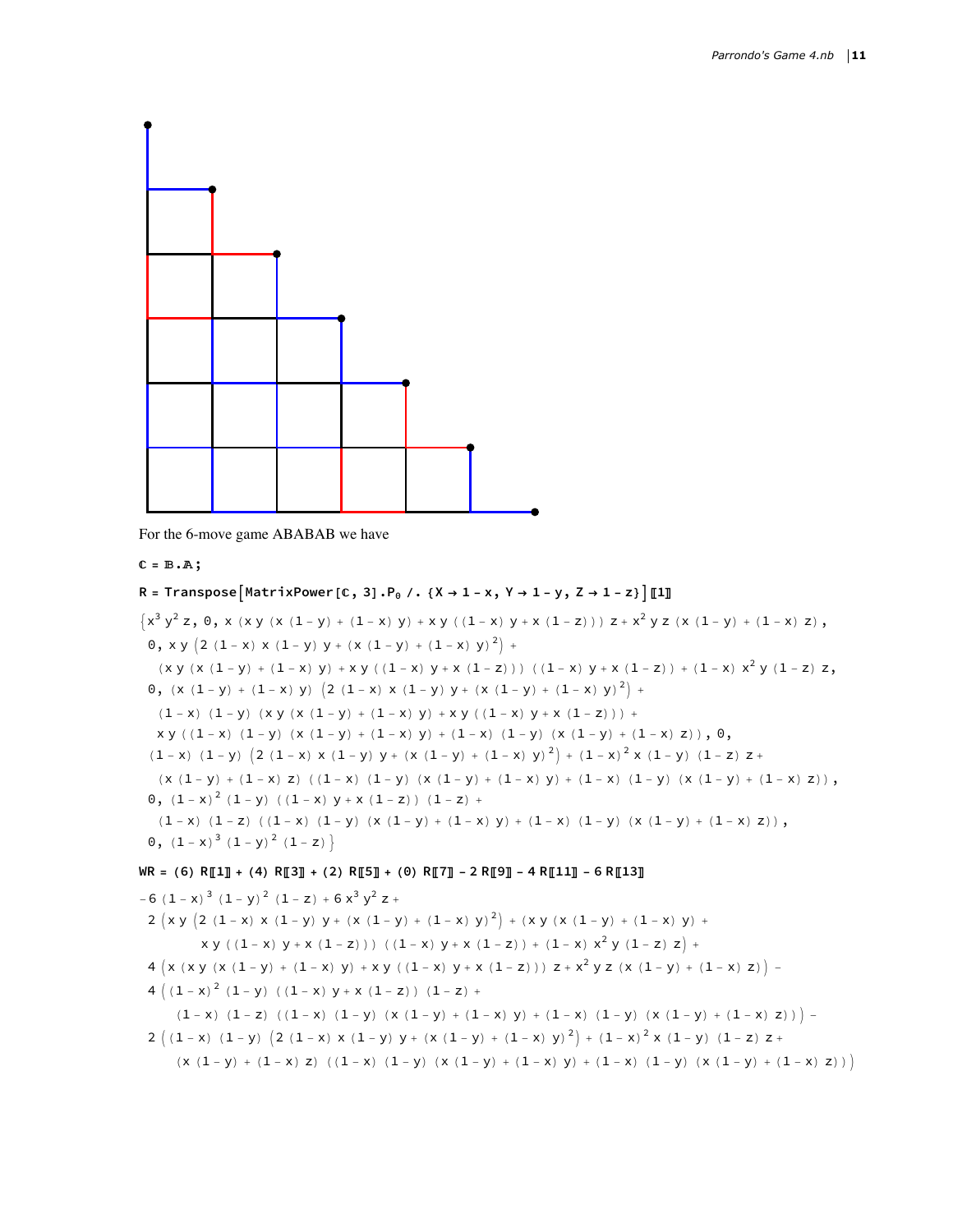**WR // Simplify**

$$
2\left((-1+y)\left(3+y+y^2-z-z^2\right)+x^3\left(4y^2+(3-2 z)\right)z-y\left(3+2 z\right)\right)+x^2\left(5y^3+5\left(-1+z\right)z-y^2\left(13+z\right)+y\left(5+8 z-4 z^2\right)\right)+x\left(3-5y^3+z-4 z^2+y^2\left(6+z\right)+y\left(-1-2 z+4 z^2\right)\right)\right)
$$

The following figure shows the breakeven surface for the 6-more ABABAB game. The winning region is identified by the blue sphere, the losing region by the red sphere. A yellow sphere marks the center of the parameter space.

ABBreakEven6 = ContourPlot3D[WR == 0, {x, 0, 1}, {y, 0, 1}, {z, 0, 1}];

```
ABGauge = Graphics3D
    Line[{{0, 0, 0}, {1, 1, 1}}],
    {Red, Sphere[{0.25, 0.25, 0.25}, 0.02]},
    {Yellow, Sphere[{0.50, 0.50, 0.50}, 0.02]},
    {Blue, Sphere[{0.75, 0.75, 0.75}, 0.02]}
   ;
```
**Show[{ABBreakEven6, ABGauge}]**

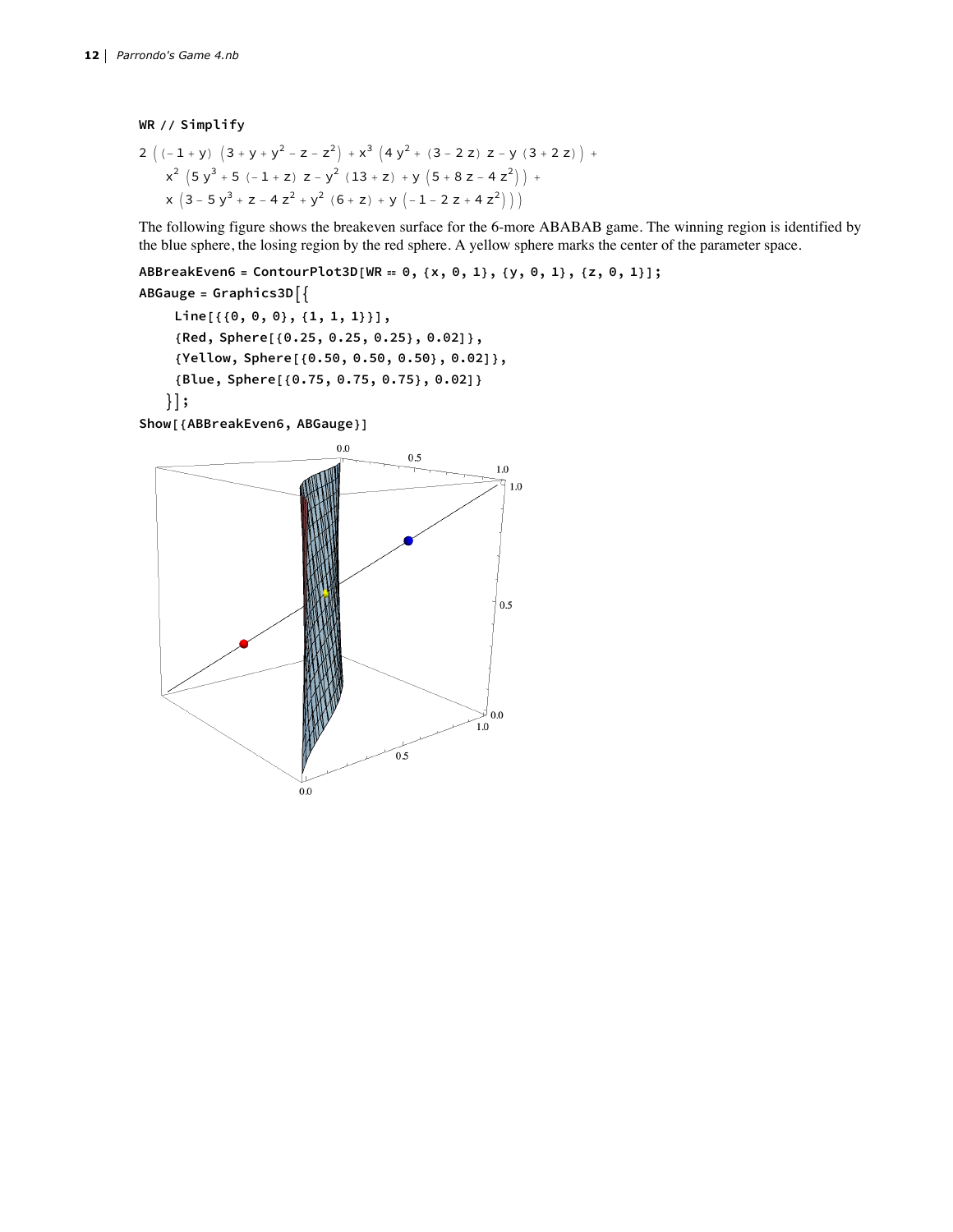**◼ Demonstration of the emergence of Parrondo's Paradox**



BBreakEven6 = ContourPlot3D[WQ == 0, {x, 0, 1}, {y, 0, 1}, {z, 0, 1}]



 $1.0\,$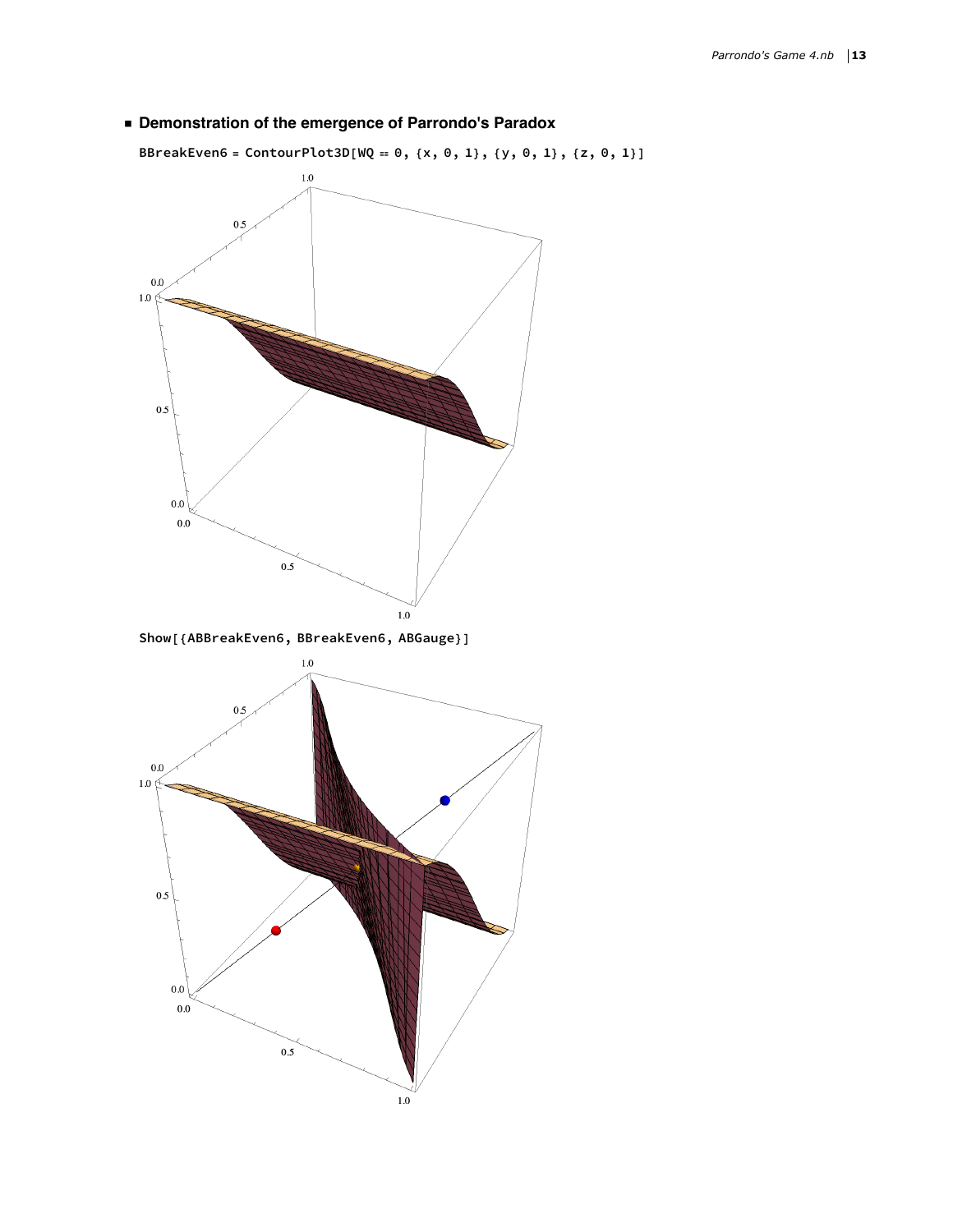The A-game loses if  $x < \frac{1}{2}$ . So I construct the fractions of those null surfaces that lie in that semicube. I place a red sphere at the origin (to mark the sector in which A, B and AB all lose) and a black sphere at a point which was seen in preliminary versions of the figure to comprise a plausible Parrondo point:

SemiABBreakEven6 = ContourPlot3D[WR == 0, {x, 0, 0.5}, {y, 0, 1}, {z, 0, 1}]; SemiBBreakEven6 = ContourPlot3D[WQ == 0, {x, 0, 0.5}, {y, 0, 1}, {z, 0, 1}]; **MarksOrigin = Graphics3D[{Red, Sphere[{0, 0, 0}, 0.02]}]; ParrondoPoint = Graphics3D[{Black, Sphere[{0.45, 0.8, 0.05}, 0.02]}];**  $Show[\{SemiABBreakEven6, SemiBBreakEven6, ManckSOrigin, ParrondoPoint\},]$ 

**AspectRatio → Automatic**



Though the game has been short (only three repetitions of AB) it has exposed already Parrondo's paradoxical result: at  $\{x, y, z\} = \{0.45, 0.80, 0.05\}$  the A-game and B-game lose, but when played in AB alternation they win:

**WA[x, 6] /. x → 0.45 WQ /. {x → 0.45, y → 0.8, z → 0.05} WR /. {x → 0.45, y → 0.8, z → 0.05}**  $-0.6$  $-0.41265$ 0.722419

The "Parrondo points" are seen to live in a little tent-like sector of the parameter space.

To play longer games we would have to construct larger A and B matrices. For example, to play 10 AB sequences we—since the possible scores in such games range on [-20, +20]—would have to construct 41-dimensional matrices. It would become advantageous at that point to bring into play *Mathematica*'s sparse matrix resources